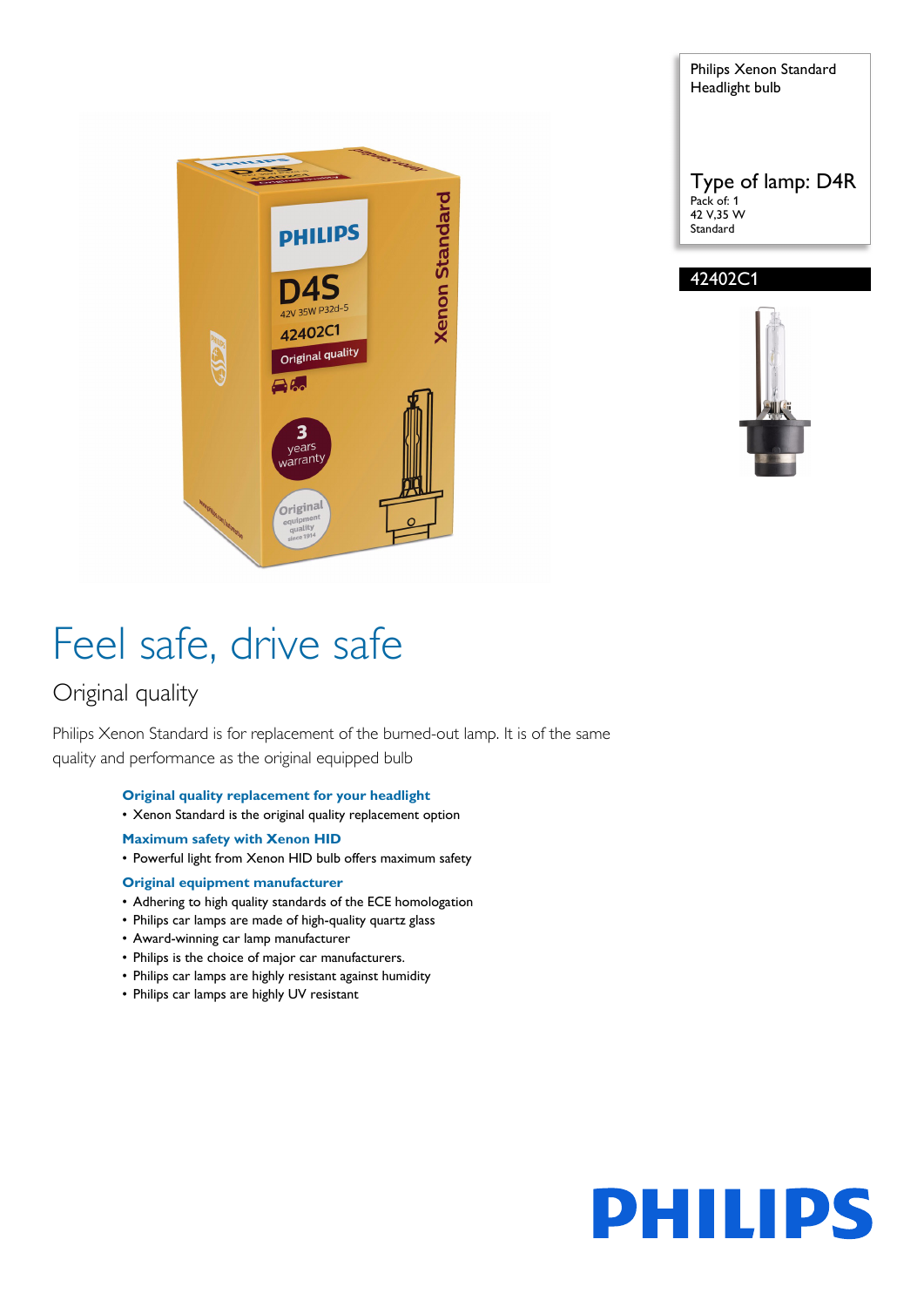## **Highlights**

#### **Original quality replacement**



Philips Xenon Standard offers the original quality light performance of a new car. The quality of the bulb is endorsed by all major car manufacturers.

#### **Maximum safety with Xenon HID**

Xenon HID (High Intensity Discharge) lamps offer twice as much light\* for safer driving in all conditions. The intense white light produced by the Xenon HID lamps is comparable to daylight. Studies have demonstrated that xenon automotive lighting helps drivers to concentrate on the road and to distinguish obstacles and road signs much faster than traditional lamps. \*compared to standard halogen bulbs

#### **Car manufacturers' choice**

For 100 years, Philips has been on the forefront of the automotive lighting industry, introducing technological innovations that have become standard on modern automobiles - Philips is the inventor of Xenon HID technology. Today, one in two cars in Europe and one in three worldwide is equipped with Philips lighting.

#### **ECE homologation**



Philips Automotive is dedicated to producing best-in-class products and services in the Original Equipment Manufacturer market as well as in after-sales market. Our products are manufactured from high-quality materials and tested to the highest specifications to maximize safety and driving comfort of our customers. Our entire production is meticulously tested, controlled and certified (ISO 9001, ISO 14001 and QSO 9000) to the highest ECE requirements.

#### **High quality quartz glass**



UV-Quartz glass is stronger than hard glass and highly resistant to temperature extremes and vibrations, which eliminates the risk of explosion. Philips quartz-glass lamps (filament 2 650º C and glass 800º C) are able to withstand

severe thermal shock. With the capability of increased pressure inside the lamp, UV-quartz glass is able to produce a more powerful light

#### **Resistance against humidity**

Only a burning bulb made of quartz glass (filament 2650°c, glass 800°c) can resist thermal shocks : such as, if a drop of cold water touches the hot bulb, when you drive through water with a broken headlight unit.

#### **UV Resistant**



Philips special anti-UV coating technology protects the headlights against harmful ultraviolet radiation, making Philips UV-coated quartz glass perfect for all driving conditions and ensures their longevity

#### **Commended Car lamps**



Our lamps are often commended by automotive experts.